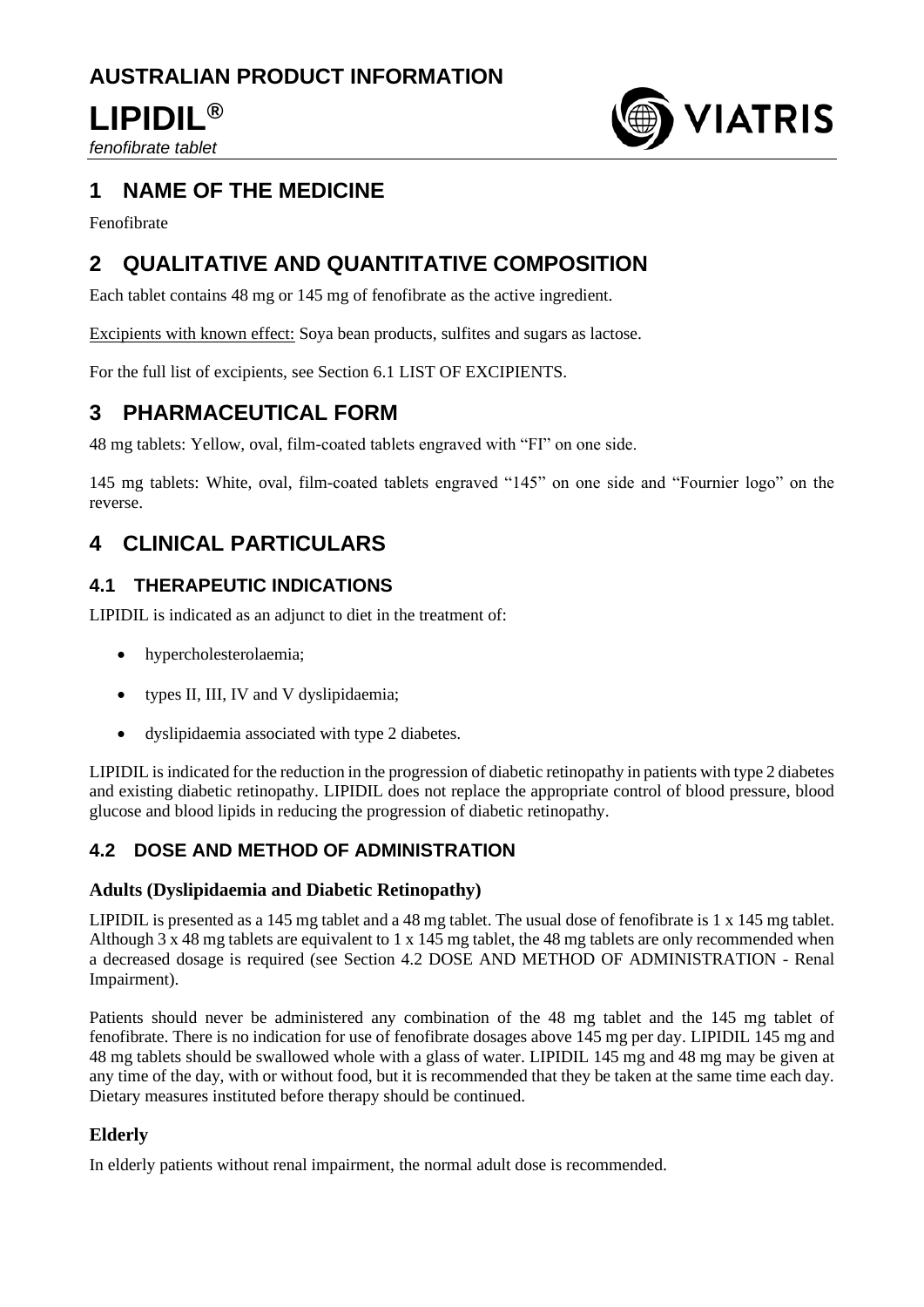## **Renal Impairment**

Dosage reduction is required in patients with renal impairment.

In moderate renal dysfunction (eGFR between 30 and 60ml/min/1.73m<sup>2</sup> or creatinine clearance between 30 and 60mL/min) start with one LIPIDIL 48mg tablet once daily. The dose may be increased to two LIPIDIL 48mg tablets daily only after evaluation of the effects on renal function and lipid levels at the lower dose.

In patients with severe renal dysfunction (eGFR  $<$  30mL/min/1.73m<sup>2</sup> or creatinine clearance  $<$  30mL/min), fenofibrate is contraindicated.

### **Hepatic Disease**

Patients with hepatic disease have not been studied.

## **4.3 CONTRAINDICATIONS**

LIPIDIL is contraindicated in:

- children;
- patients with liver dysfunction, including primary biliary cirrhosis and unexplained persistent liver function abnormality;
- patients with severe renal dysfunction (estimated glomerular filtration rate [eGFR] <30  $mL/min/1.73m^2$ ;
- patients with existing gallbladder disease;
- co-administration with another fibrate;
- patients hypersensitive to fenofibrate, or any excipients, and in cases of known photoallergy or phototoxic reactions during treatment with fibrates or ketoprofen;
- chronic or acute pancreatitis with the exception of acute pancreatitis due to severe hypertriglyceridaemia.
- Patients allergic to peanuts or arachis oil or soya lecithin or related products due to risk of hypersensitivity reactions.

# **4.4 SPECIAL WARNINGS AND PRECAUTIONS FOR USE**

#### **Initial therapy**

Laboratory analysis should be performed to ascertain that the lipid levels are consistently abnormal before instituting LIPIDIL therapy. Every attempt should be made to control serum lipids with appropriate diet, exercise, weight loss in obese patients, and control of any medical problems such as diabetes mellitus and hypothyroidism that are contributing to the lipid abnormalities. Medications known to exacerbate hypertriglyceridemia (beta-blockers, thiazides, estrogens) should be discontinued or changed if possible prior to consideration of triglyceride-lowering drug therapy.

## **Continued therapy**

Periodic determinations of serum lipids should be obtained during initial therapy in order to establish the lowest effective dose of LIPIDIL. If an adequate response has not been achieved after three months of treatment with the maximum recommended dose of one 145 mg tablet per day, complementary or different therapeutic measures should be considered.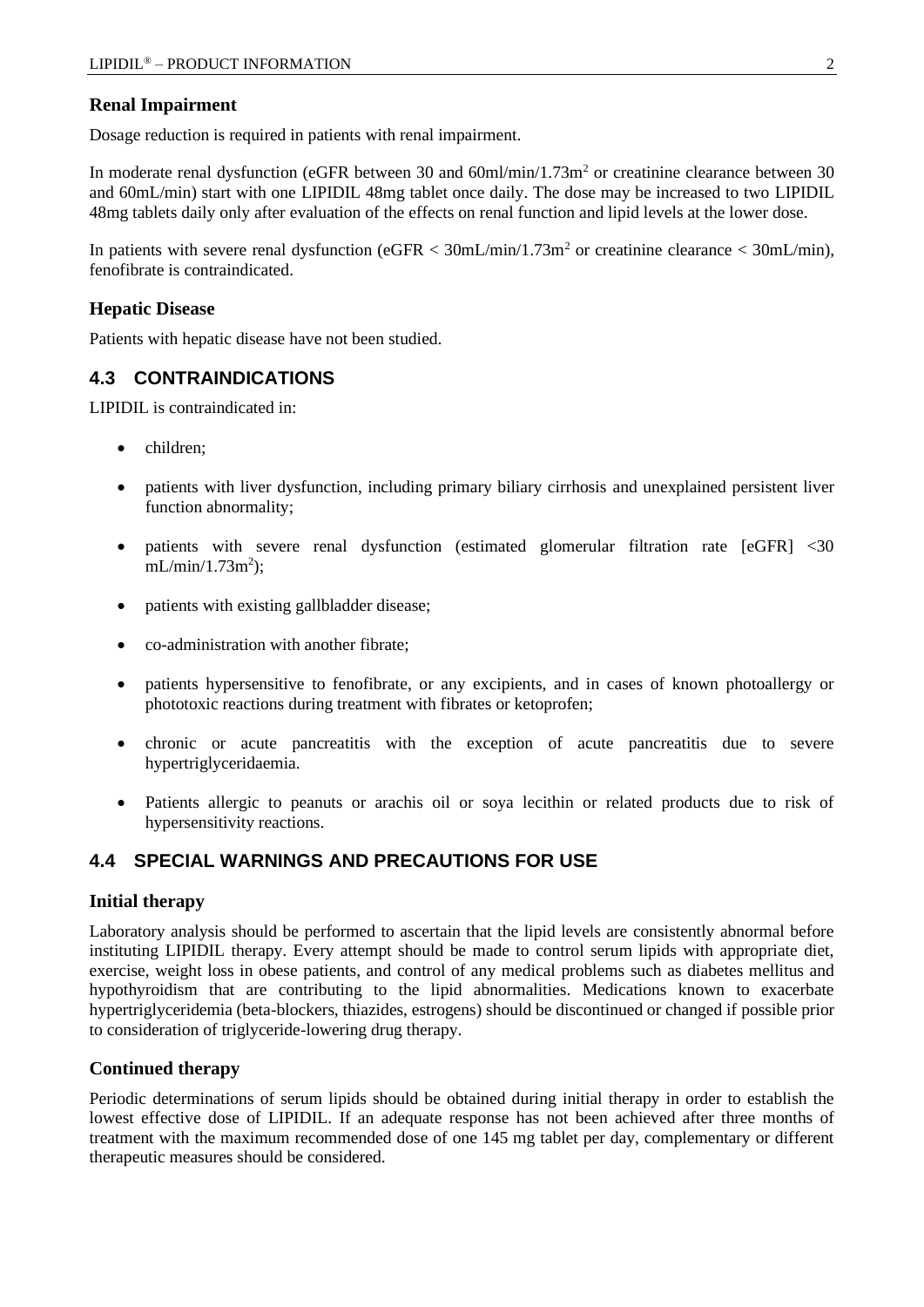## **Mortality and Coronary Heart Disease Morbidity**

The effects of fenofibrate on coronary heart disease morbidity and mortality and non-cardiovascular mortality have not been established (see Section 5.1 PHARMACODYNAMIC PROPERTIES – Clinical Trials). Fenofibrate was not shown to reduce coronary heart disease morbidity and mortality in patients with type 2 diabetes mellitus overall.

## **Use in Renal Impairment**

LIPIDIL is contraindicated in patients with severe renal dysfunction (eGFR <30 mL/min/1.73m<sup>2</sup>) (see Section 4.3 CONTRAINDICATIONS). In renal dysfunction (eGFR <60 mL/min/1.73m<sup>2</sup> or CrCl <60 mL/min) the dose of fenofibrate may need to be reduced (see Section 4.2 DOSE AND METHOD OF ADMINISTRATION). This should also be considered in elderly patients with impaired renal function.

## **Serum Creatinine**

Elevations in serum creatinine have been reported in patients on fenofibrate. These elevations tend to return to baseline following discontinuation of fenofibrate. The clinical significance of these observations is unknown. In the FIELD study, plasma creatinine remained on average 10-12 micromol/L higher on fenofibrate than in the placebo group from 4 months after randomisation until the end of the study. It is recommended that creatinine is measured during the first 3 months after initiation of treatment and thereafter periodically. Monitoring of creatinine should also be considered for patients taking fenofibrate at risk for renal insufficiency such as the elderly and patients with diabetes. Treatment should be interrupted in case of an increase in creatinine levels > 50% of upper limit of normal).

## **Use in Hepatic Impairment**

Increased liver function test abnormalities have been observed during fenofibrate therapy (see Section 4.8 ADVERSE EFFECTS (UNDESIRABLE EFFECTS)). Clinically significant liver injury has been reported rarely. Hepatocellular, chronic active and cholestatic hepatitis associated with fenofibrate therapy have been reported after exposures of weeks to several years. In extremely rare cases, cirrhosis has been reported in association with chronic active hepatitis. The incidence of liver function test abnormalities or hepatic injury when fenofibrate is administered in combination with other potentially hepatotoxic agents has not been studied.

## **Transaminases**

Fenofibrate at doses equivalent to 145 mg per day has been associated with increases in serum transaminases [AST (SGOT) or ALT (SGPT)]. When transaminase determinations were followed either after discontinuation of treatment or during continued treatment, a return to normal limits was usually observed. The incidence of increases in transaminases related to fenofibrate therapy appears to be dose related. Baseline and ongoing monitoring (every 3 months during the first 12 months of treatment and thereafter periodically) of liver function should be performed for the duration of fenofibrate therapy. Therapy should be discontinued if AST (SGOT) and ALT (SGPT) levels increase to more than 3 times the upper limit of the normal range. Also, if symptoms indicative of hepatitis occur (e.g. jaundice, pruritus), and diagnosis is confirmed by laboratory testing, fenofibrate therapy should be discontinued.

## **Cholelithiasis**

Fenofibrate, like clofibrate and gemfibrozil, may increase cholesterol excretion into the bile, leading to cholelithiasis. If cholelithiasis is suspected, gallbladder studies are indicated. LIPIDIL therapy should be discontinued if gallstones are found.

## **Myopathy**

There have been reports of elevations (sometimes marked) of creatine phosphokinase (CPK), myositis and myopathy associated with fibrates as well as other systemically absorbed lipid modifying drugs. Rhabdomyolysis has also been reported rarely. Patients receiving fenofibrate and complaining of muscle pain, tenderness or weakness should have prompt medical evaluation for myositis, including serum creatinine level determination. If myositis is suspected or if CPK rises to  $\geq$  5 times the upper limit of normal, fenofibrate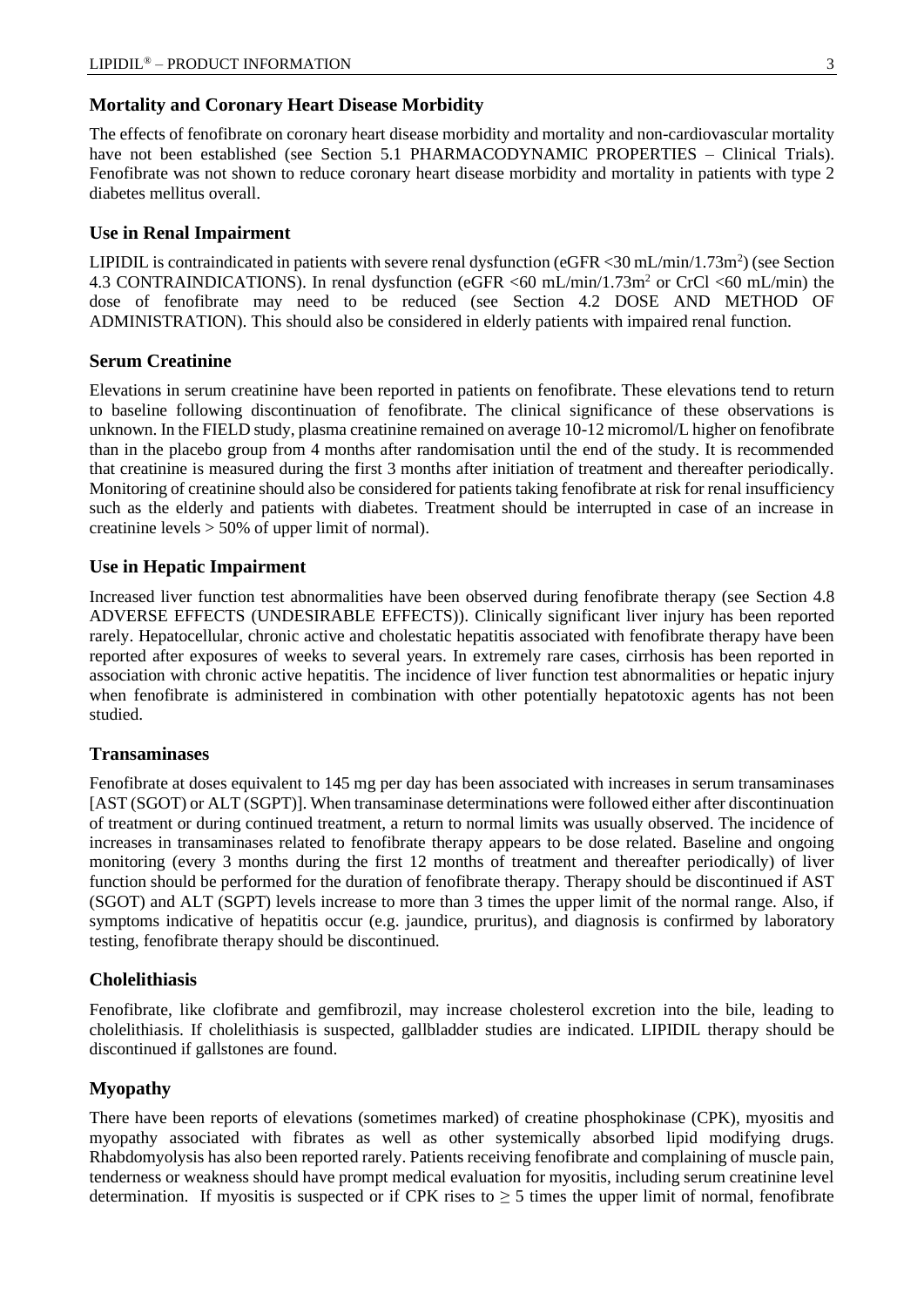therapy should be withdrawn. Patients with pre-disposing factors for myopathy and/or rhabdomyolysis, including age above 70 years old, personal or familial history of hereditary muscular disorders, renal impairment, hypoalbuminaemia, hypothyroidism and high alcohol intake, may be at an increased risk of developing rhabdomyolysis. For these patients, the putative benefits and risks of fenofibrate therapy should be carefully weighed up. The risk of serious muscle toxicity is increased if fenofibrate is used concomitantly with HMG-CoA reductase inhibitors or other fibrates (see Section 4.5 INTERACTIONS WITH OTHER MEDICINES AND OTHER FORMS OF INTERACTIONS).

## **Pancreatitis**

Pancreatitis has been reported in patients taking fenofibrate, gemfibrozil, and clofibrate. This occurrence may represent a failure of efficacy in patients with severe hypertriglyceridemia, a direct drug effect, or a secondary phenomenon mediated through biliary tract stone or sludge formation with obstruction of the common bile duct (see Section 4.8 ADVERSE EFFECTS (UNDESIRABLE EFFECTS)).

## **Estrogens**

For hyperlipidaemic patients taking estrogens or contraceptives containing estrogen it should be ascertained whether the hyperlipidaemia is of primary or secondary nature (possible elevation of lipid values caused by oral estrogen).

Patients with rare hereditary problems of fructose and galactose intolerance, the Lapp lactase deficiency, glucose-galactose malabsorption or sucrase-isomaltase insufficiency should not take this medicine.

LIPIDIL should not be taken in patients allergic to lecithin or related products due to the risk of hypersensitivity reactions.

#### **Venothromboembolic Disease**

In the FIELD trial, pulmonary embolus (PE) and deep vein thrombosis (DVT) were observed at higher rates in the fenofibrate- than the placebo-treated group. Of 9,795 patients enrolled in FIELD, there were 4,900 in the placebo group and 4,895 in the fenofibrate group. For DVT, there were 48 events (1%) in the placebo group and 67 (1.4%) in the fenofibrate group ( $p = 0.074$ ); and for PE, there were 32 (0.7%) events in the placebo group and 53 (1.1%) in the fenofibrate group ( $p = 0.022$ ).

## **Haematologic Changes**

Mild to moderate haemoglobin, haematocrit, and white blood cell decreases have been observed in patients following initiation of fenofibrate therapy. However, these levels stabilise during long-term administration. Thrombocytopenia and agranulocytosis have been reported in individuals treated with fenofibrate. Periodic monitoring of red and white blood cell counts are recommended during the first 12 months of treatment.

#### **Hypersensitivity Reactions**

Acute hypersensitivity reactions such as Stevens-Johnson syndrome and toxic epidermal necrolysis requiring patient hospitalisation and treatment with steroids have been reported in individuals treated with fenofibrates. Urticaria was seen in 1.3 vs. 0%, and rash in 1.5 vs. 0.8% of fenofibrate and placebo patients respectively in controlled trials.

### **Paradoxical Decreases in HDL-Cholesterol (HDL-C) Levels**

There have been post-marketing and clinical trial reports of severe decreases in HDL-C levels (as low as 2 mg/dL) occurring in diabetic and non-diabetic patients initiated on fibrate therapy. The decrease in HDL-C is mirrored by a decrease in apolipoprotein A1. This decrease has been reported to occur within 2 weeks to years after initiation of fibrate therapy. The HDL-C levels remain depressed until fibrate therapy has been withdrawn; the response to withdrawal of fibrate therapy is rapid and sustained. The clinical significance of this decrease in HDL-C is unknown. It is recommended that HDL-C levels be checked within the first few months after initiation of fibrate therapy. If a severely depressed HDL-C level is detected, fibrate therapy should be withdrawn, and the HDL-C level monitored until it has returned to baseline, and fibrate therapy should not be re-initiated.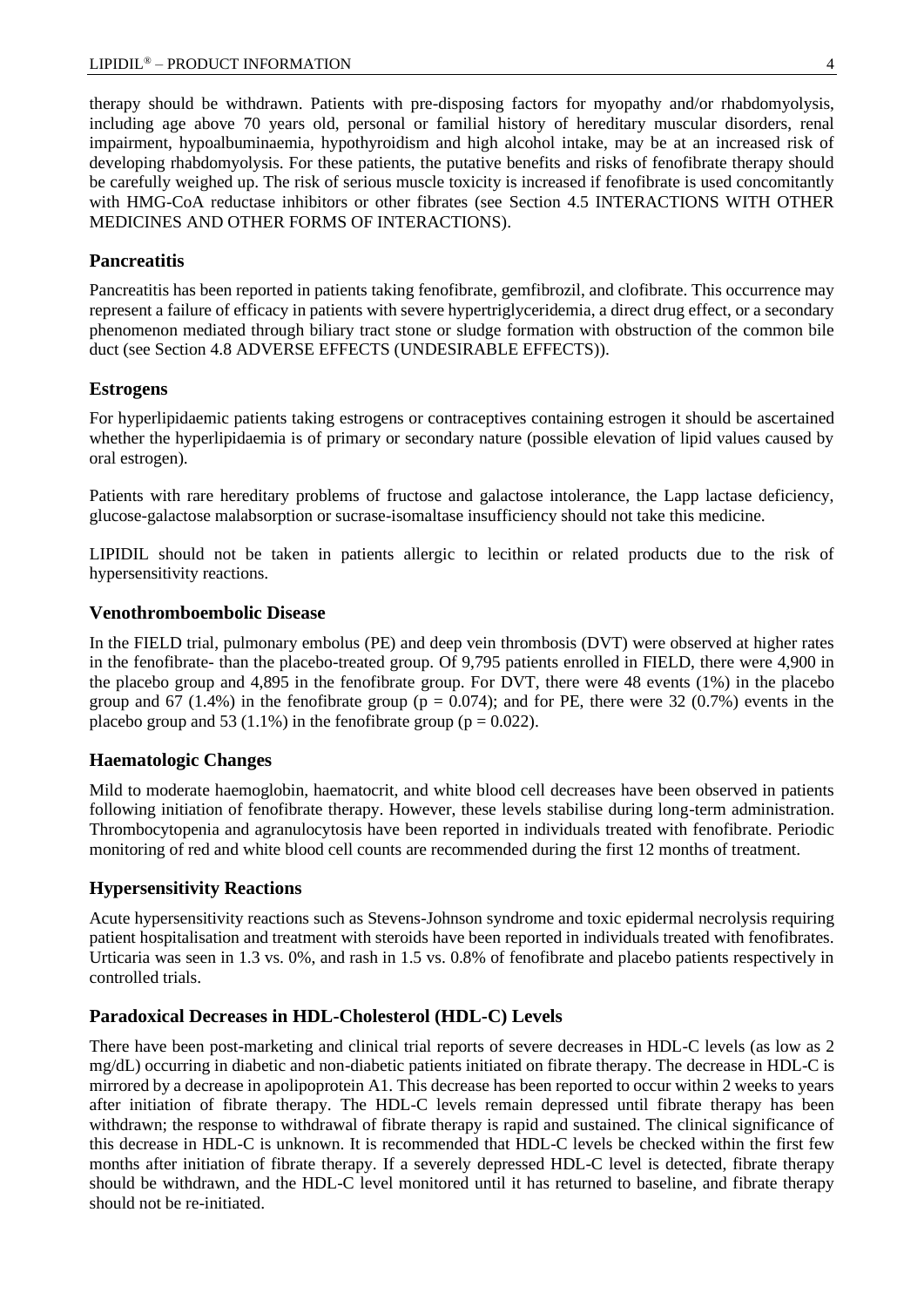#### **Use in the Elderly**

No data available.

#### **Paediatric Use**

No data available.

#### **Effects on Laboratory Tests**

No data available.

# **4.5 INTERACTIONS WITH OTHER MEDICINES AND OTHER FORMS OF INTERACTIONS**

#### **Oral Anti-coagulants**

Fenofibrate enhances oral anticoagulant effect and may increase risk of bleeding. It is recommended that the dose of anticoagulants is reduced by about one third at the start of treatment and then gradually adjusted if necessary according to INR (International Normalised Ratio) monitoring.

#### **HMG-CoA Reductase Inhibitors**

There have been reports of severe myositis and myoglobinuria (rhabdomyolysis) when fenofibrate and HMG-CoA reductase inhibitors were used concurrently. The risk of serious muscle toxicity is increased if fenofibrate is used concomitantly with HMG-CoA reductase inhibitors. This reaction may occur at any point throughout therapy. Such combination therapy should be used with caution in patients with severe combined dyslipidaemia and high cardiovascular risk without any history of muscular disease and patients monitored closely for chronic signs of muscle toxicity although toxicity may occur even in the presence of such monitoring. However, data from fenofibrate- HMG-CoA Reductase Inhibitors interaction studies have shown that, contrary to gemfibrozil, the co-administration of fenofibrate with pravastatin, atorvastatin and simvastatin is associated with moderate pharmacokinetic interactions.

#### *Pravastatin*

Concomitant administration of fenofibrate (dose equivalent to LIPIDIL 145 mg tablet once daily over 10 days) and pravastatin (40 mg once daily for 15 days) resulted in an increase of the mean AUC and C<sub>max</sub> for pravastatin by 27 and 36%, respectively and its metabolite 3-hydroxy-iso-pravastatin (which activity represents only 2.5 to 10% of the activity of pravastatin) by 39 and 55%, respectively. The clinical significance of this finding has not been studied. A previous single dose study showed that pravastatin had no effect on the pharmacokinetics of fenofibric acid.

#### *Atorvastatin*

Concomitant administration over 10 days of fenofibrate (dose equivalent to LIPIDIL 145 mg tablet once daily) and atorvastatin (20 mg once daily) resulted in a slight decrease in the mean atorvastatin AUC (14%). Atorvastatin C<sub>max</sub> was not affected by fenofibrate. The pharmacokinetics of fenofibric acid was not significantly modified by atorvastatin  $(-3)$ % and 4% for AUC and C<sub>max</sub>, respectively).

#### *Simvastatin*

Concomitant administration of fenofibrate (160 mg tablet once daily for 10 days) and simvastatin (single dose of 40 mg taken simultaneously with the last dose of fenofibrate) resulted in no significant change in simvastatin AUC (-8%), but in significant decrease in simvastatin acid AUC (-42%) the main active metabolite. However, recently published data, while showing similar PK results, provide data on HMG-CoA reductase inhibition, and show that despite the significant reduction in exposure to simvastatin acid, the pharmacological activity of simvastatin measured by active HMG-CoA reductase inhibitors, is not significantly impacted by concomitant treatment with fenofibrate. No significant effect was observed on  $C_{\text{max}}$ . The pharmacokinetics of fenofibric acid was not significantly modified by simvastatin  $(+14\%$  for  $C_{min}$ ).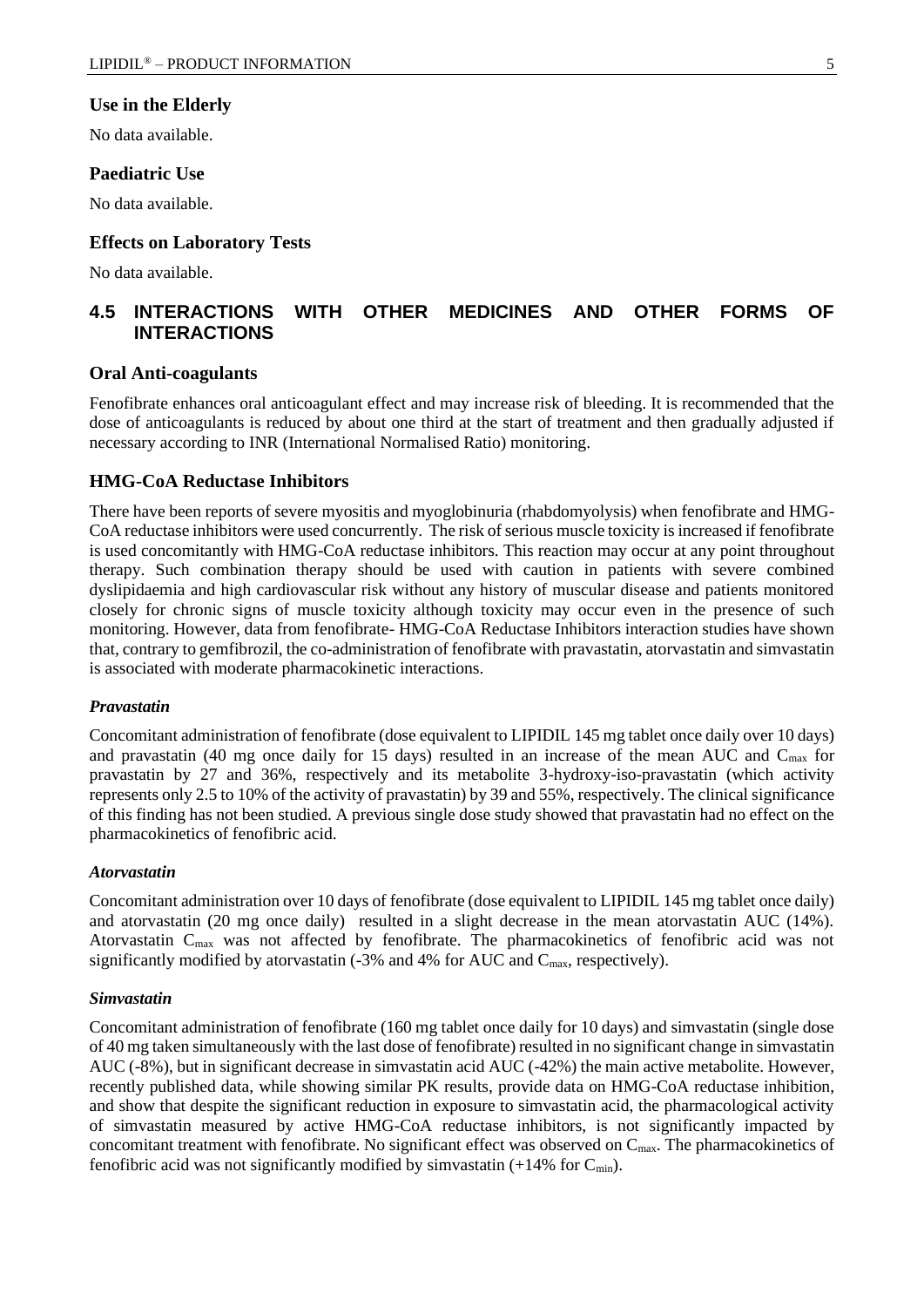Patients receiving fenofibrate and complaining of muscle pain, tenderness or weakness should have prompt medical evaluation for myositis, including serum creatinine level determination. If myositis is suspected or diagnosed, fenofibrate therapy should be withdrawn.

## **Fibrates**

The risk of serious toxicity is increased if fibrates are used concomitantly. Such combination therapy is contraindicated (see Section 4.3 CONTRAINDICATIONS).

## **Ciclosporin**

Some severe cases of reversible renal function impairment have been reported during concomitant administration of fenofibrate and ciclosporin. The renal function of these patients must therefore be closely monitored and treatment with fenofibrate stopped in the case of a severe alteration of laboratory parameters.

## **Glitazones**

Some cases of reversible paradoxical reduction of HDL-cholesterol have been reported during concomitant administration of fenofibrate and glitazones. Therefore, it is recommended to monitor HDL-cholesterol if one of these components is added to the other and stopping of either therapy if HDL-cholesterol is too low.

## **Other concomitant therapy**

The potential for fenofibrate/fenofibric acid to affect the metabolism of other drugs has not been fully investigated in vitro or in vivo. Interactions cannot be predicted, and therefore, caution is therefore recommended if fenofibrate is combined with other drugs. In vitro studies using human liver microsomes indicate that fenofibrate and fenofibric acid are not inhibitors of cytochrome (CYP) P450 isoforms CYP3A4, CYP2D6, CYP2E1, or CYP1A2 dependent metabolism, weakly inhibits CYP2C19 and CYP2A6 dependent metabolism, and exhibits a mild-to-moderate inhibition of CYP2C9 dependent metabolism at therapeutic concentrations. In vitro interaction studies suggest displacement of phenylbutazone from plasma protein binding sites.

Patients co-administered fenofibrate and CYP2C19, CYP2A6, and especially CYP2C9 metabolised drugs with a narrow therapeutic index should be carefully monitored and, if necessary, dose adjustment of these drugs is recommended.

# **4.6 FERTILITY, PREGNANCY AND LACTATION**

## **Effects on Fertility**

Fertility was not affected in rats at oral doses up to 300 mg/kg/day. Based on AUC after single PO dose in rats, the exposure at 300 mg/kg/day is approximately 16x the clinical exposure at steady state.

## **Use in Pregnancy**

## *Category B3*

There are no adequate and well-controlled studies in pregnant women. Embryofetal toxicity was observed in animals (see below). It is recommended that fenofibrate should not be administered to pregnant women.

In rats, fenofibrate treatment during organogenesis (gestation days 6-15) caused an increase in fetal abnormalities (domed head, rounded body, hunched shoulders, supernumerary ribs and misshapen vertebrae) at 300 mg/kg/day and stunting at 150 and 300 mg/kg/day (approximately 10x and 16x the clinical exposure based on AUC, respectively). When administered to rats during gestation and lactation, fenofibrate prolonged gestation, increased stillbirths and reduced birth weight, pup weight gain and survival at 300 mg/kg/day PO, and decreased birth weight, pup survival and pup weight gain at 75 mg/kg/day PO (approximately 6x the clinical exposure based on AUC). The above findings were associated with maternal toxicity (decreased body weight gain). In rabbits, fenofibrate caused abortion at 150 and 300 mg/kg/day and increased fetal deaths at 300mg/kg/day, associated with maternal body weight loss at 300 mg/kg/day (not at 150 mg/kg/day). The oral doses of 150 and 300 mg/kg/day in rabbits were 12.5x and 25x the MRCD, based on BSA.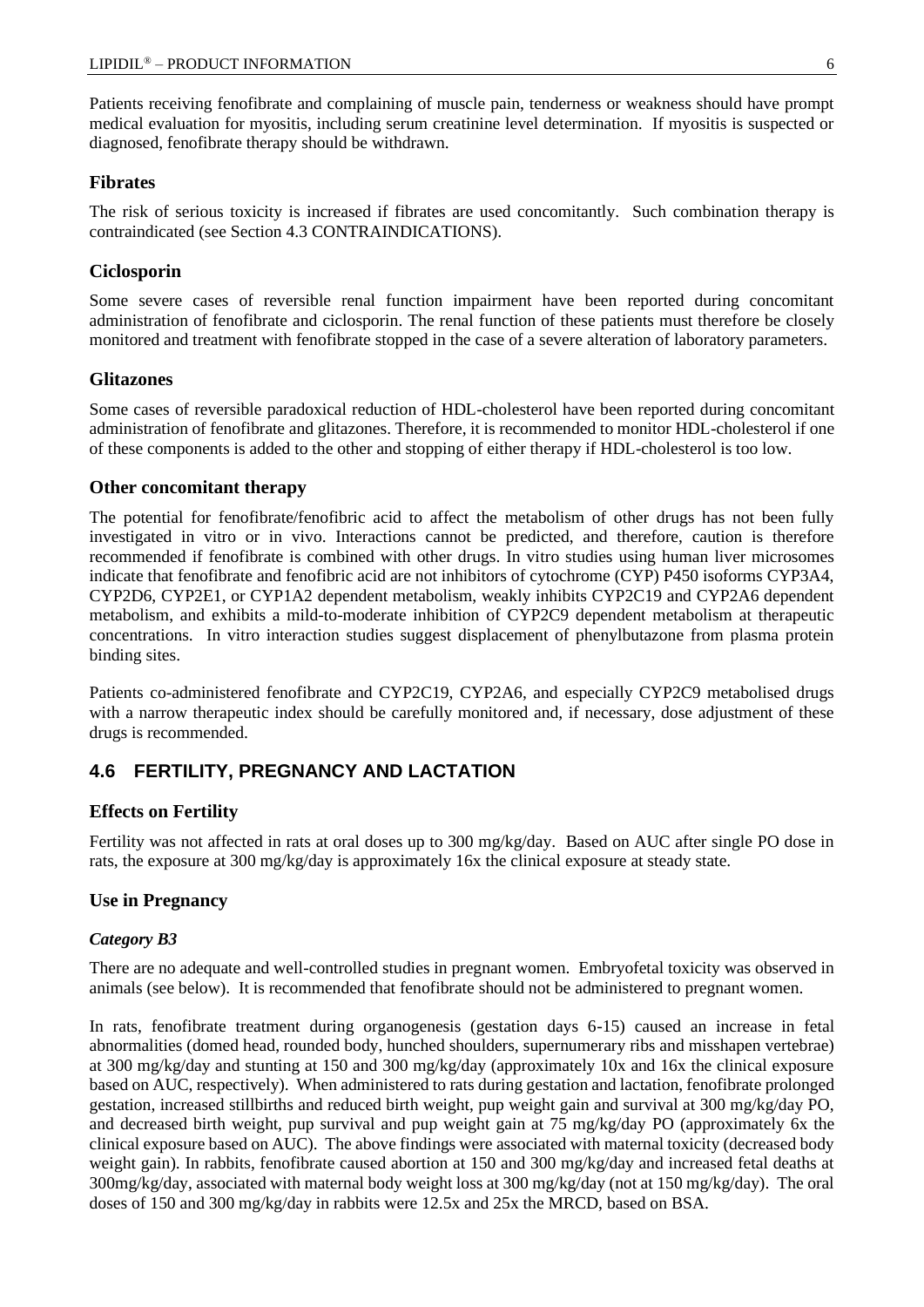## **Use in Lactation**

It is not known whether fenofibrate is excreted into human milk. Fenofibrate should not be administrated to breastfeeding women.

As described above in the 'Use in Pregnancy' section, fenofibrate treatment during gestation and lactation in rats at oral doses of 75 and 300 mg/kg/day decreased pup survival and pup weight gain.

# **4.7 EFFECTS ON ABILITY TO DRIVE AND USE MACHINES**

The effects of this medicine on a person's ability to drive and use machines were not assessed as part of its registration.

# **4.8 ADVERSE EFFECTS (UNDESIRABLE EFFECTS)**

The frequencies of adverse events are ranked according to the following: Very common  $(>1/10)$ ; common  $(>1/100, <1/10)$ ; uncommon  $(>1/1,000, <1/100)$ ; rare  $(>1/10,000, <1/1,000)$ ; very rare  $(<1/10,000)$ , including isolated reports; and during post marketing experience† .

## **Gastrointestinal disorders**

Common

digestive, gastric or intestinal disorders (abdominal pain, nausea, vomiting, diarrhoea, and flatulence) moderate in severity

Uncommon

pancreatitis\*

Post-marketing†

pancreatitis

## **Hepato-biliary disorders**

Common

moderately elevated levels of serum transaminases

Uncommon

development of gallstones

Rare

episodes of hepatitis. When symptoms (e.g. jaundice, pruritus) indicative of hepatitis occur, laboratory tests are to be conducted for verification and fenofibrate discontinued, if applicable

## Post-marketing†

jaundice, complications of cholelithiasis (e.g. cholecystitis, cholangitis, biliary colic), hepatitis, cirrhosis

## **Skin and subcutaneous tissue disorders**

Uncommon

rashes, pruritus, urticaria or photosensitivity reactions

Rare

alopecia

Very rare

cutaneous photosensitivity with erythema, vesiculation or nodulation on parts of the skin exposed to sunlight or artificial UV light (e.g. sunlamp) in individual cases (even after many months of uncomplicated use)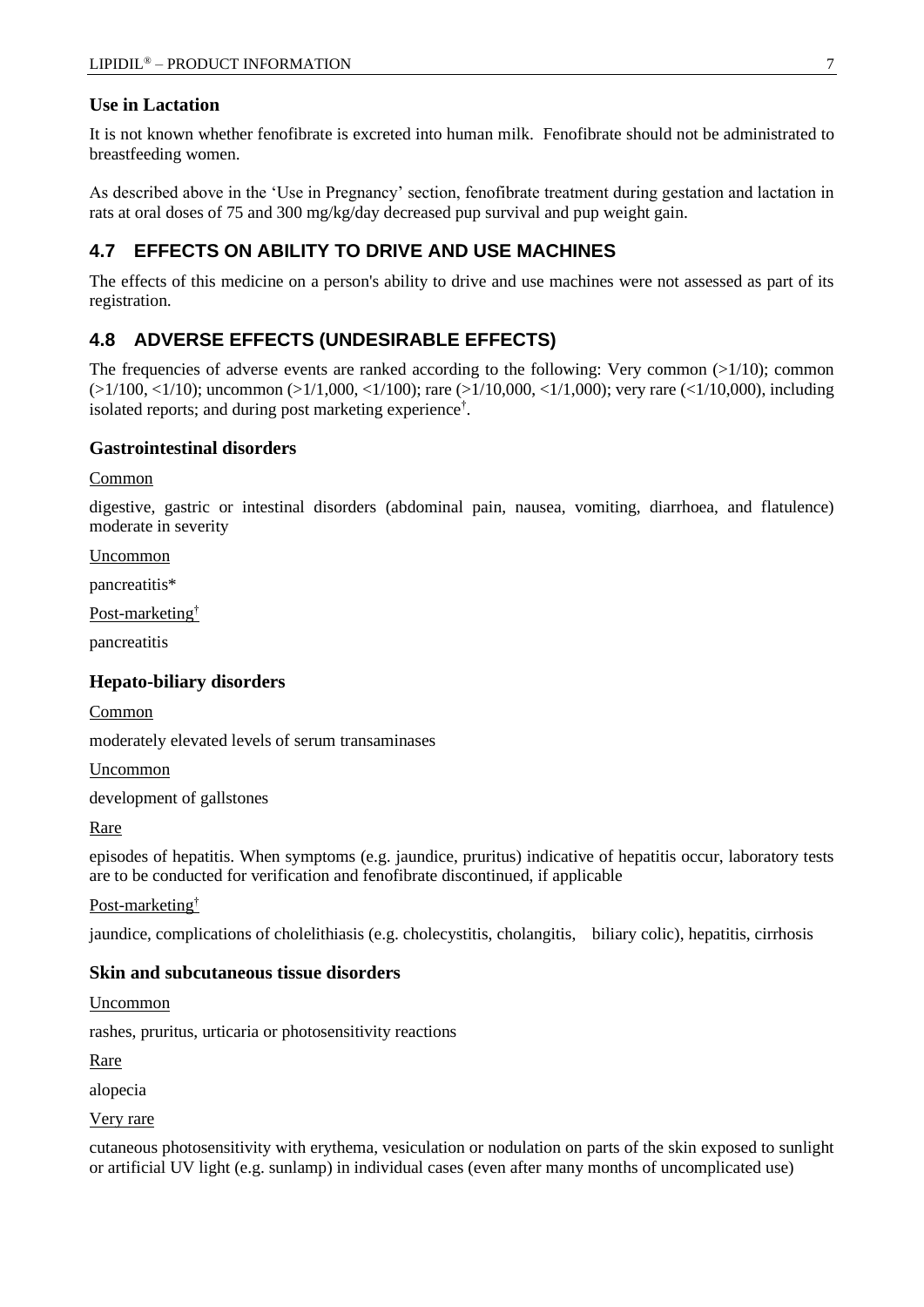#### Post-marketing†

severe cutaneous reactions (e.g. erythema multiforme, Steven-Johnson syndrome, toxic epidermal necrolysis)

### **Musculoskeletal, connective tissue and bone disorders**

Uncommon

diffuse myalgia, myositis, muscular cramps and weakness

Very rare

rhabdomyolysis.

Post-marketing†

muscle spasm, myalgia, rhabdomyolysis, arthralgia, asthenia

## **Cardiovascular system**

Uncommon Thromboembolism (pulmonary embolism, deep vein thrombosis).

## **Blood and lymphatic system disorders**

#### Rare

decrease in haemoglobin and leukocytes

Post-marketing†

anaemia, decreases in haemoglobin, decreases in haematocrit, white blood cell decreases

#### **Immune system disorders**

Rare

Hypersensitivity

### **Nervous system disorders**

Uncommon

headache

Post-marketing†

fatigue

## **Reproductive system and breast disorders**

Uncommon Sexual dysfunction Rare sexual asthenia

### **Respiratory, thoracic and mediastinal disorders**

Very rare interstitial pneumopathies Post-marketing† interstitial lung disease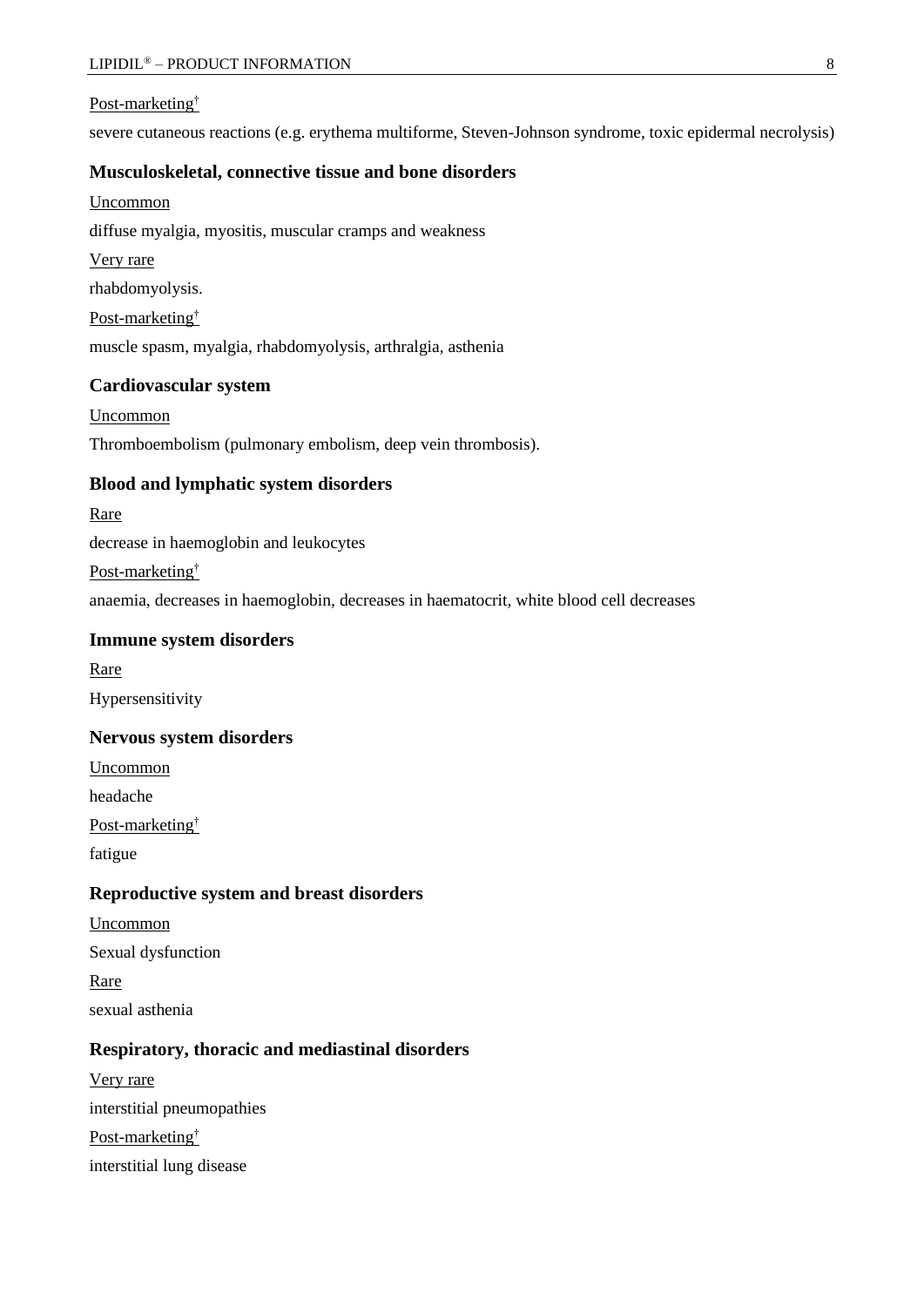#### **Renal disorders**

Post-marketing†

acute renal failure

## **Investigations**

**Common** Increases in serum homocysteine level\*\* Uncommon Increases in serum creatinine and urea. Post-marketing† severely depressed HDL-cholesterol levels

#### *Notes*

†Because these reactions are reported voluntarily from a population of uncertain size, it is not always possible to reliably estimate their frequency or establish a causal relationship to drug exposure.

\*In the FIELD-study, a randomised placebo-controlled trial performed in 9795 patients with type 2 diabetes mellitus, a statistically significant increase in pancreatitis cases was observed in patients receiving fenofibrate versus patients receiving placebo (0.8% versus  $0.5\%$ ; p = 0.031).

\*\*In the FIELD study, the average increase in serum homocysteine level in patients treated with fenofibrate was 6.5µmol/L, and was reversible on discontinuation of fenofibrate treatment. The increased risk of venous thrombotic events may be related to the increased homocysteine level.

Adverse events reported by 1% or more of patients with dyslipidaemia or type 2 diabetes treated with fenofibrate during double blind, placebo-controlled trials, regardless of causality, at the time of registration are listed in Table 1.

| <b>Adverse events</b> | <b>Dyslipidaemia</b> |                |             |                |  |
|-----------------------|----------------------|----------------|-------------|----------------|--|
|                       | fenofibrate          | <b>Placebo</b> | fenofibrate | <b>Placebo</b> |  |
|                       | $N = 473$            | $N = 397$      | $N = 207$   | $N = 211$      |  |
|                       | (%)                  | (%)            | (%)         | (%)            |  |
| Body as a whole       | 20.3                 | 20.1           | 65.7        | 69.2           |  |
| Abdominal pain        | 5.1                  | 4.5            | 15.9        | 11.9           |  |
| Back pain             | 3.8                  | 2.8            | 15.0        | 19             |  |
| Asthenia              | 2.5                  | 2.8            | 6.8         | 5.7            |  |
| Headache              | 3.6                  | 3.3            | 5.8         | 6.2            |  |
| Accidental injury     | 1.5                  | 2.0            | 18.4        | 18.5           |  |
| Flu syndrome          | 1.7                  | 2.0            | 17.9        | 18.0           |  |
| Chest pain            | 1.9                  | 1.3            | 10.1        | 8.5            |  |
| Malaise               | 1.5                  | 0.2            | 2.4         | 0.5            |  |
| Cardiovascular system | 4.9                  | 4.0            | 40.6        | 45.5           |  |

|  |  |  |  |  | Table 1: Adverse events reported by 1% or more of patients with dyslipidaemia or type 2 diabetes  |  |
|--|--|--|--|--|---------------------------------------------------------------------------------------------------|--|
|  |  |  |  |  | treated with fenofibrate during double blind, placebo-controlled trials, regardless of causality. |  |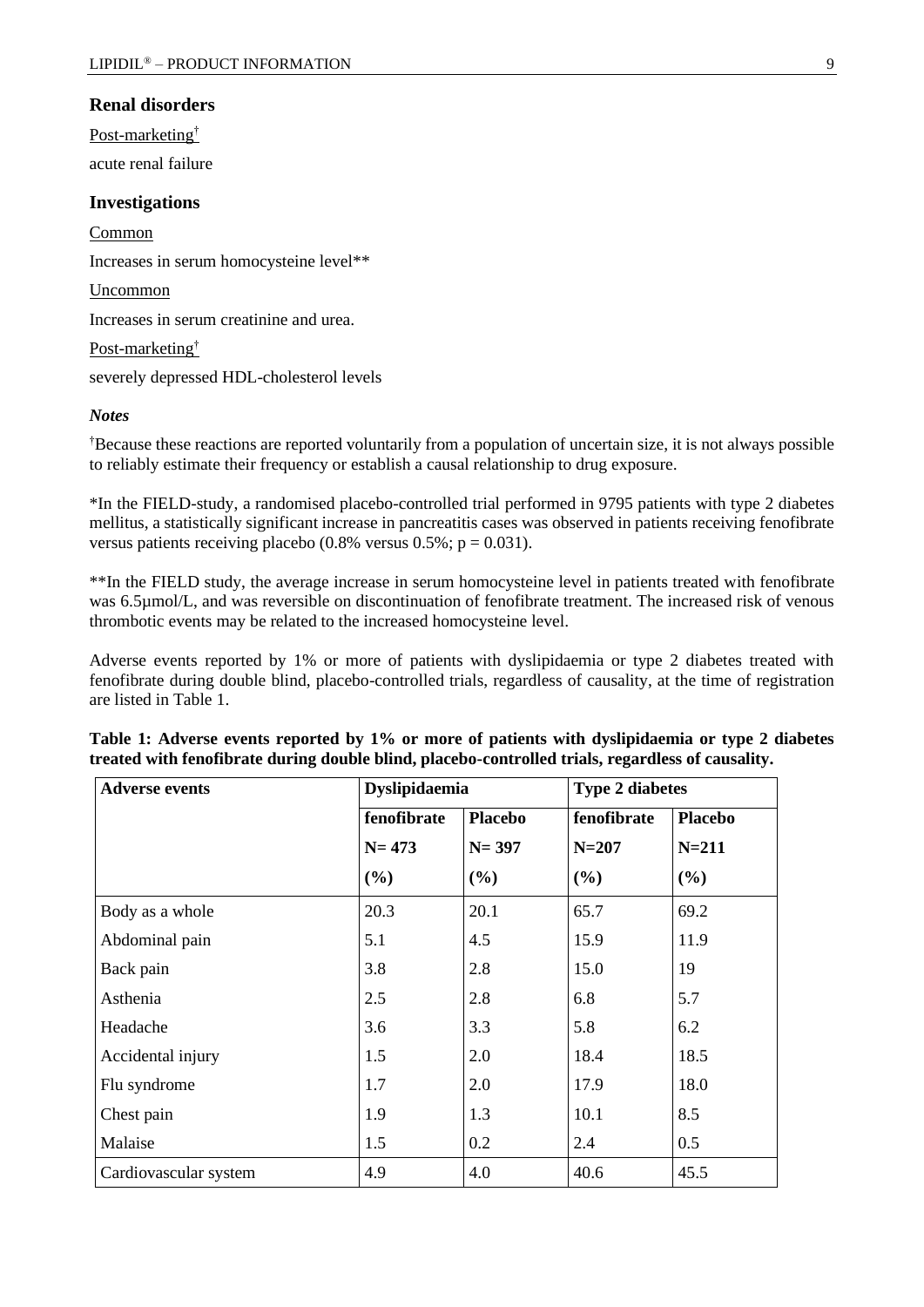| Digestive system                  | 21.8 | 17.6             | 41.6             | 41.2             |
|-----------------------------------|------|------------------|------------------|------------------|
| Diarrhoea                         | 2.9  | 4.8              | 7.3              | 5.7              |
| Nausea                            | 2.3  | 2.3              | 0.5              | 1.9              |
| Constipation                      | 2.3  | 1.5              | 5.3              | 3.8              |
| Dyspepsia                         | 2.7  | 2.5              | 3.9              | 5.7              |
| Endocrine system                  | 0.4  | $\overline{0}$   | 4.8              | 5.2              |
| Haemic & lymphatic system         | 2.1  | 1.0              | 9.2              | 7.1              |
| Metabolic & nutritional disorders | 7.6  | 5.5              | 15.5             | 19.4             |
| <b>CPK</b> increase               | 2.7  | 1.2              | 1.9              | 2.8              |
| <b>ALAT</b> increase              | 3.4  | 1.5              | 3.9              | 1.4              |
| <b>ASAT</b> increase              | 4.0  | 0.5              | 1.0              | 1.9              |
| Musculoskeletal system            | 4.9  | 5.3              | 40.6             | 39.8             |
| Arthralgia                        | 1.9  | 1.8              | 25.1             | 22.1             |
| Myalgia                           | 0.8  | 1.0              | 3.4              | 3.8              |
| Nervous system                    | 4.4  | 6.0              | 28.5             | 27.5             |
| <b>Dizziness</b>                  | 1.5  | 1.0              | 7.3              | 5.7              |
| Insomnia                          | 1.05 | 0.5              | 1.9              | 2.4              |
| Respiratory system                | 12.9 | 12.1             | 52.2             | 49.8             |
| Respiratory dis.                  | 6.3  | 5.5              | 6.8              | 4.3              |
| <b>Sinusitis</b>                  | 1.9  | 2.5              | 7.7              | 7.6              |
| Pharyngitis                       | 2.9  | 2.5              | 7.8              | 7.6              |
| Rhinitis                          | 2.7  | 1.8              | 23.2             | 21.2             |
| <b>Bronchitis</b>                 | 1.3  | 1.3              | 16.4             | 14.7             |
| Skin and appendages               | 7.0  | 2.5              | 28.0             | 22.8             |
| Rash                              | 1.5  | 0.75             | 7.3              | 4.3              |
| Pruritus                          | 2.1  | 0.5              | 3.4              | 2.8              |
| Urticaria                         | 1.3  | $\boldsymbol{0}$ | $\boldsymbol{0}$ | $\boldsymbol{0}$ |
| Special senses                    | 3.2  | 2.8              | 21.3             | 23.7             |
| Conjunctivitis                    | 1.05 | 1.0              | 1.9              | 4.3              |
| Urogenital system                 | 4.4  | 5.0              | 26.6             | 21.8             |

## **Reporting Suspected Adverse Effects**

Reporting suspected adverse reactions after registration of the medicinal product is important. It allows continued monitoring of the benefit-risk balance of the medicinal product. Healthcare professionals are asked to report any suspected adverse reactions at [www.tga.gov.au/reporting-problems.](http://www.tga.gov.au/reporting-problems)

# **4.9 OVERDOSE**

There is no specific treatment for overdose with LIPIDIL. General supportive care of the patient is indicated, including monitoring of vital signs and observation of clinical status, should an overdose occur. Because fenofibrate is highly bound to plasma proteins, haemodialysis should not be considered.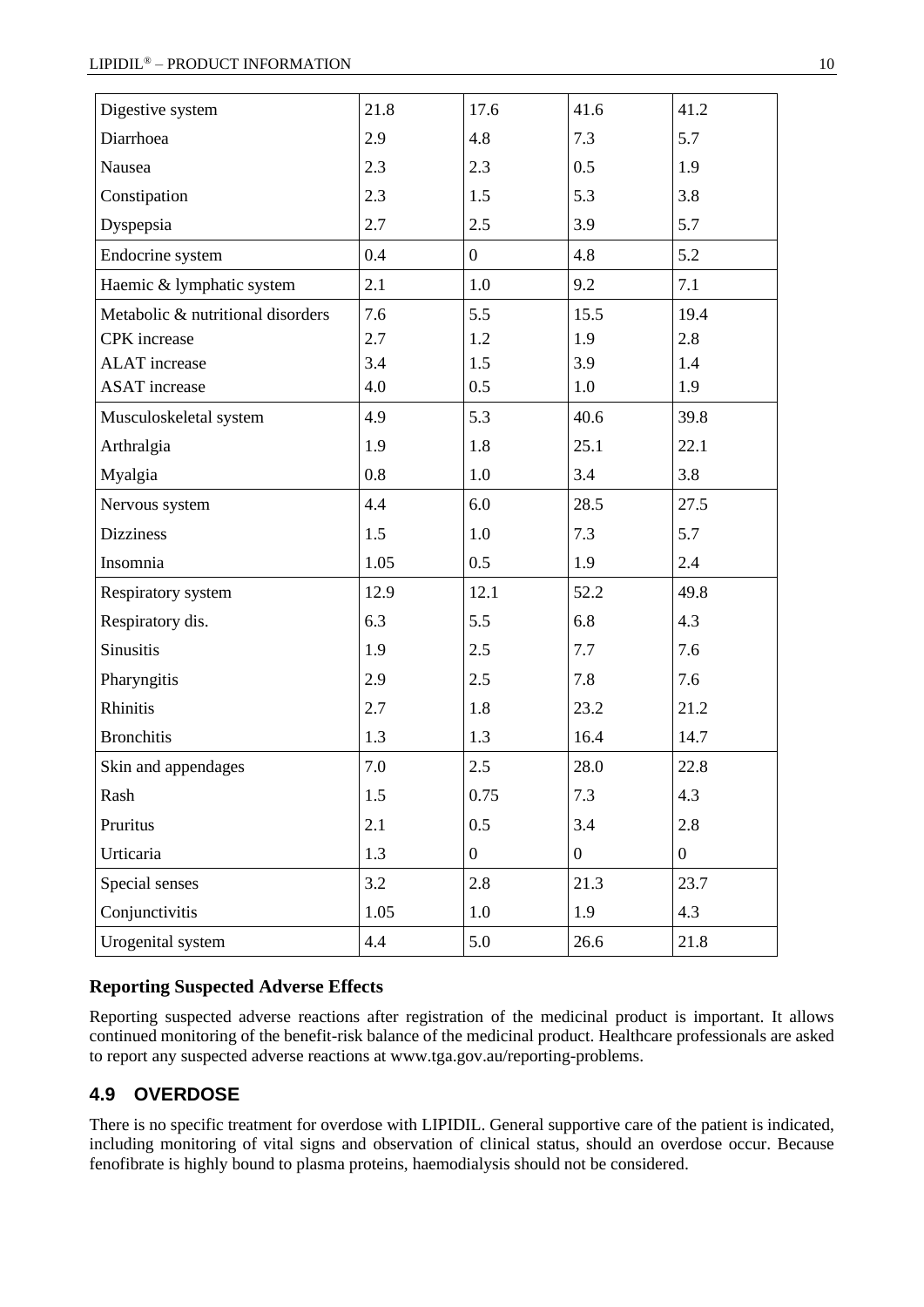For information on the management of overdose, contact the Poisons Information Centre on 13 11 26 (Australia).

# **5 PHARMACOLOGICAL PROPERTIES**

The majority of clinical trials have been conducted with a micronised fenofibrate 200 mg capsule formulation. The micronised fenofibrate 200 mg capsule, 3 tablets of 48 mg and the 145 mg tablet have been demonstrated to be bioequivalent in a bioequivalence study carried out under fed conditions.

# **5.1 PHARMACODYNAMIC PROPERTIES**

# **Mechanism of Action**

The lipid-lowering properties of fenofibrate seen in clinical practice have been explained in vivo in transgenic mice and in human hepatocyte cultures by the activation of Peroxisome Proliferator Activated Receptor type  $\alpha$  (PPAR $\alpha$ ). Through this mechanism, fenofibrate increases lipolysis and elimination of triglyceride-rich particles from plasma by activating lipoprotein lipase and reducing production of Apoprotein C-III. Activation of PPAR $\alpha$  also induces an increase in the synthesis of Apoproteins A-I, A-II and of HDL-cholesterol.

The above stated effects of fenofibrate on lipoproteins lead to a reduction in the very low- and low-density (VLDL and LDL) fractions containing apoprotein B and to an increase in the high-density lipoprotein (HDL) fraction containing apoprotein AI and AII.

In addition, through modulation of the synthesis and the catabolism of VLDL fractions fenofibrate increases the LDL clearance and reduces small dense LDL, the levels of which are elevated in the atherogenic lipoprotein phenotype, a common disorder in patients at risk of coronary heart disease. Extravascular deposits of cholesterol (tendinous and tuberous xanthoma) may be markedly reduced or even entirely eliminated during fenofibrate therapy. The uricosuric effect of fenofibrate leading to reduction in uric acid levels of approximately 25% should be of additional benefit in those dyslipidaemic patients with hyperuricaemia.

# **Clinical Trials**

# *Dyslipidaemia*

During clinical trials with fenofibrate total cholesterol was reduced by 20 to 25%, triglycerides by 40-50% and HDL-cholesterol was increased by 10 to 30%. In hypercholesterolaemic patients, where LDL-cholesterol levels were reduced by 20 to 30%, the overall effect on cholesterol resulted in a decrease in the ratios of total cholesterol to HDL-cholesterol, LDL-cholesterol to HDL-cholesterol, and Apo B to Apo AI, all of which are markers of atherogenic risk. Patients with raised levels of fibrinogen treated with fenofibrate have shown significant reductions in this parameter, as have those with raised levels of  $Lp(a)$ . Other inflammatory markers such as C Reactive Protein are reduced with fenofibrate treatment.

The long-term effects of fenofibrate were assessed in an open-label, prospective six month trial that examined the efficacy of fenofibrate 145 mg/day equivalent (see Section 5 PHARMACOLOGICAL PROPERTIES) in 1334 patients with type IIa, IIb or IV dyslipidaemia. The results of the trial are summarized in Table 2.

| Parameter (mmol/L):       | <b>Baseline</b> | Month 6 | Absolute change |
|---------------------------|-----------------|---------|-----------------|
| <b>Type IIa patients:</b> |                 |         |                 |
| LDL-C                     | 5.55            | 3.98    | $-1.57$         |
| <b>Total Cholesterol</b>  | 7.68            | 6.05    | $-1.63$         |
| HDL-C                     | 1.47            | 1.57    | 0.10            |
| Triglycerides             | 1.46            | 1.10    | $-0.36$         |

|  |  |  |  |  |  | Table 2: Change in lipid parameters compared to baseline after 6 months |
|--|--|--|--|--|--|-------------------------------------------------------------------------|
|--|--|--|--|--|--|-------------------------------------------------------------------------|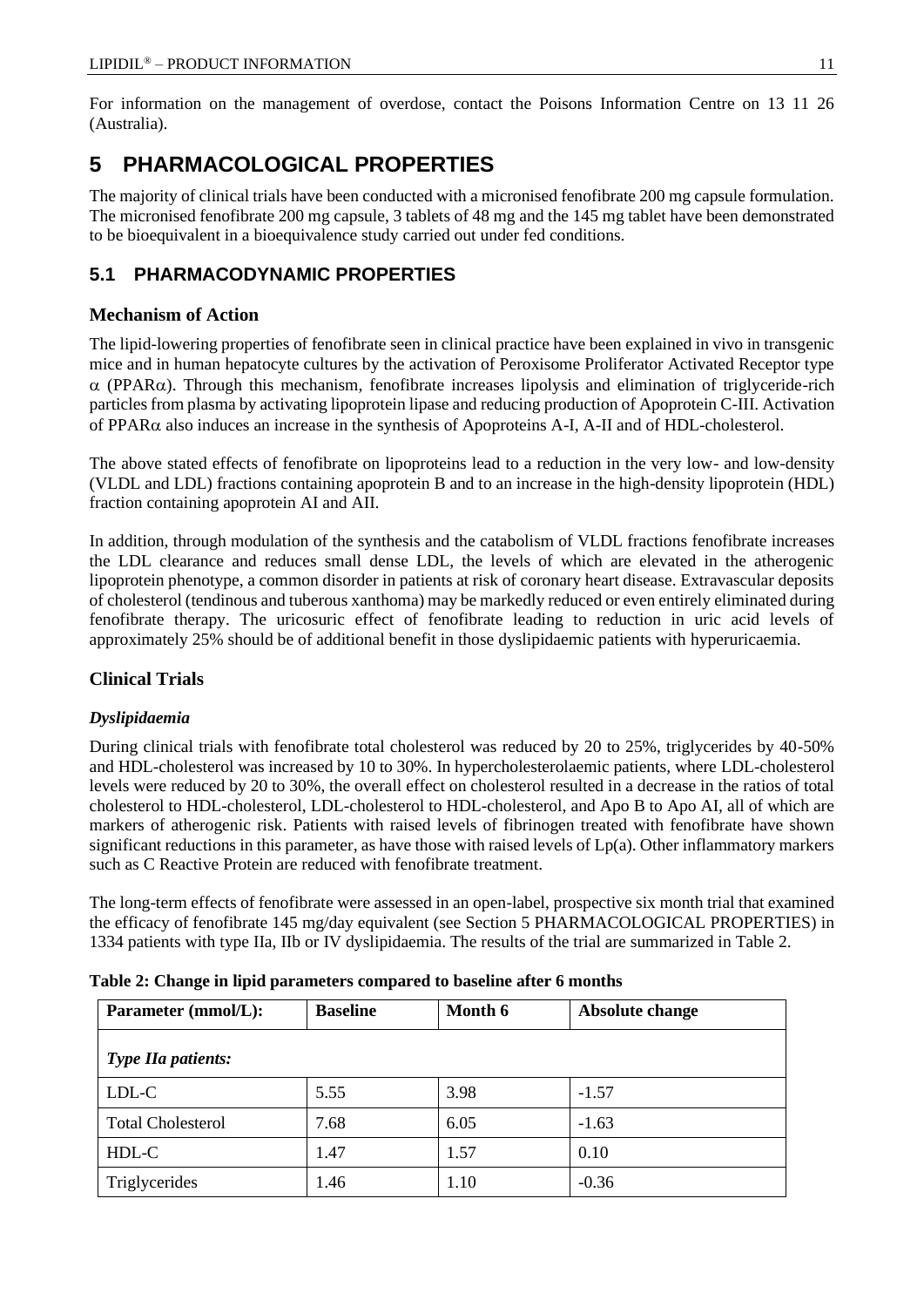| Parameter (mmol/L):       | <b>Baseline</b> | Month 6 | Absolute change |
|---------------------------|-----------------|---------|-----------------|
| <b>Type IIb patients:</b> |                 |         |                 |
| LDL-C                     | 5.25            | 4.15    | $-1.10$         |
| <b>Total Cholesterol</b>  | 7.91            | 6.39    | $-1.52$         |
| HDL-C                     | 1.15            | 1.32    | 0.17            |
| Triglycerides             | 3.77            | 2.11    | $-1.66$         |
| Type IV patients:         |                 |         |                 |
| LDL-C                     | 3.24            | 3.12    | $-0.12$         |
| <b>Total Cholesterol</b>  | 7.65            | 6.13    | $-1.52$         |
| HDL-C                     | 0.95            | 1.13    | 0.18            |
| Triglycerides             | 3.72            | 2.60    | $-1.12$         |

## DAIS Study

The Diabetes Atherosclerosis Intervention Study (DAIS) was a double-blind, randomised, placebo-controlled study in 418 patients with type 2 diabetes and hyperlipoproteinaemia. Patients were randomised to fenofibrate 145 mg/day equivalent (see Section 5 PHARMACOLOGICAL PROPERTIES) or placebo for at least 3 years. Patients had stable glycaemic control, (mean HbA1c 7.5%), mild lipoprotein abnormalities typical of type 2 diabetes and at least one visible coronary lesion.

The primary efficacy criterion was the mean segment diameter averaged per patient across all pairs of analysable coronary segments, a criterion believed to reflect diffuse coronary artery disease. Among the secondary criteria were other angiographic parameters (mean diameter averaged per segment and minimum segment diameter averaged per patient and per segment).

Results (see Table 3) showed that fenofibrate significantly reduces the angiographic progression of focal coronary atherosclerosis characterized by minimum segment diameter and percent diameter stenosis in patients with type 2 diabetes and hyperlipoproteinaemia (mean total cholesterol 5.57 mmol/L, triglycerides 2.54 mmol/L, LDL-cholesterol 3.37 mmol/L and HDL-cholesterol 1.03 mmol/L).

The reduction in the progression of angiographic coronary disease was associated with a reduction in lipid parameters (total cholesterol, LDL-cholesterol, triglycerides, TC/HDL-C), and an increase in HDL-cholesterol and therefore results apply to patients who respond to treatment. This trial did not assess whether the observed change in angiographic endpoints, particularly in asymptomatic patients, had any effect on cardiovascular events or mortality.

|                               | Fenofibrate<br>$(n=207)$ | <b>Placebo</b><br>$(n=211)$ | p-values* |
|-------------------------------|--------------------------|-----------------------------|-----------|
| Mean segment diameter (mm)    |                          |                             |           |
| <b>Baseline</b>               | $2.70 \pm 0.45$          | $2.67 \pm 0.45$             | 0.494     |
| End of study                  | $2.62 \pm 0.49$          | $2.56 \pm 0.50$             | 0.173     |
| Minimum segment diameter (mm) |                          |                             |           |
| <b>Baseline</b>               | $2.14 \pm 0.44$          | $2.10 \pm 0.44$             | 0.457     |
| End of study                  | $2.05 \pm 0.46$          | $1.98 \pm 0.48$             | 0.028     |

| Table 3: Coronary angiogram values (mean $\pm$ SD) averaged per patient at baseline and at the end of |  |  |  |  |
|-------------------------------------------------------------------------------------------------------|--|--|--|--|
| study (ITT population)                                                                                |  |  |  |  |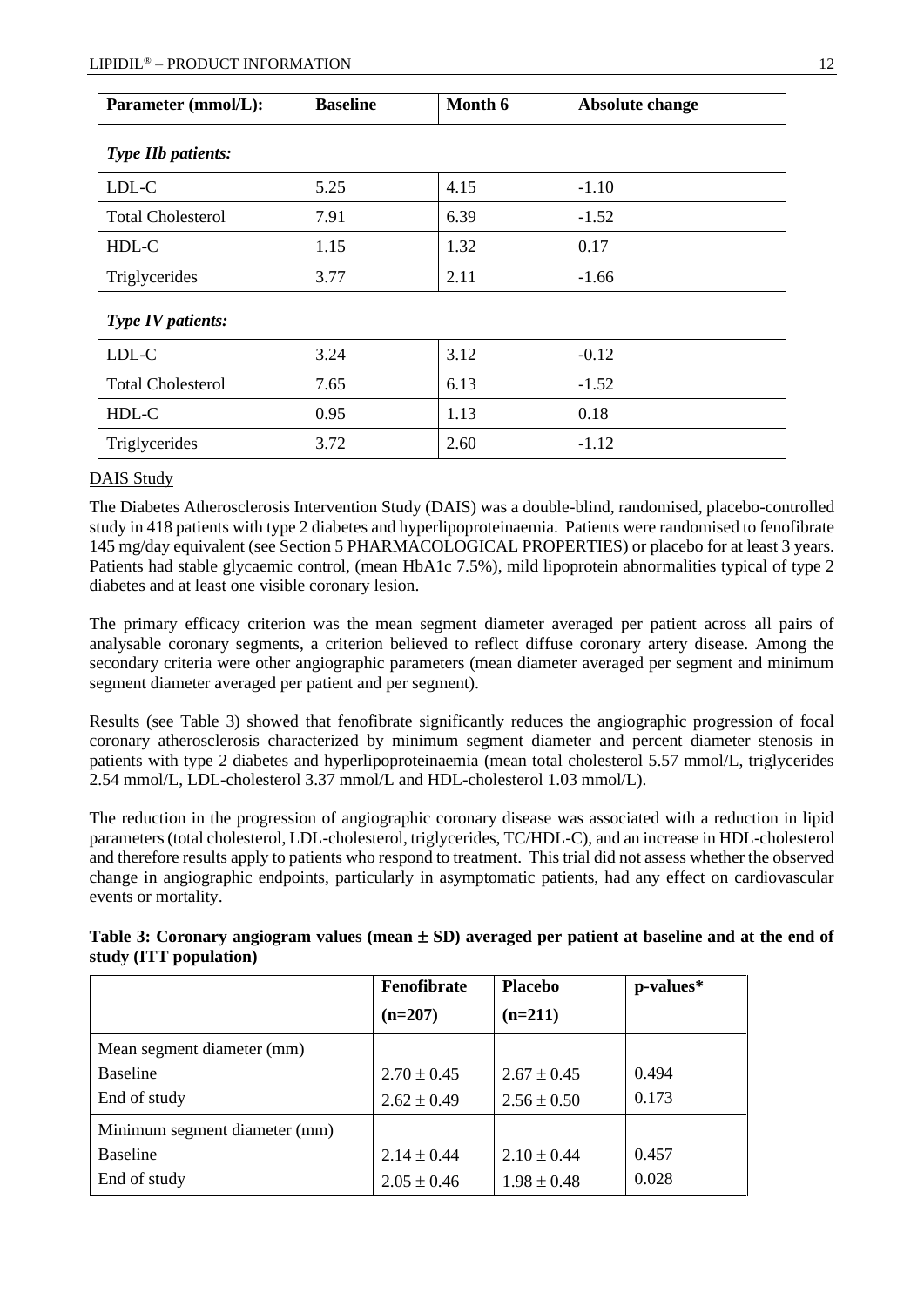| Percent diameter stenosis (%) |                 |                  |       |
|-------------------------------|-----------------|------------------|-------|
| Baseline                      | $21.80 \pm 7.8$ | $121.80 \pm 7.4$ | 0.958 |
| End of study                  | $24.10 \pm 9.8$ | $25.70 \pm 10.8$ | 0.020 |

\*p-values for Student's t test and for covariance analysis to compare treatment groups respectively at baseline and at the end of study

## FIELD

The Fenofibrate Intervention and Event Lowering in Diabetes (FIELD) study was a 5-year randomised, placebo-controlled study of 9795 patients with type 2 diabetes mellitus treated with fenofibrate. Fenofibrate demonstrated a non-significant 11% relative reduction in the primary outcome of coronary heart disease events (hazard ratio [HR] 0.89, 95% Cl 0.75-1.05,  $p=0.16$ ) and a significant 11% relative reduction in the secondary outcome of total cardiovascular disease events (HR 0.89 [0.80-0.99], p=0.04). There was a non-significant 11% (HR 1.11 [0.95-1.29], p=0.18) and 19% (HR 1.19, [0.90-1.57]; p=0.22) relative increase in total and coronary heart disease mortality, respectively, with fenofibrate as compared with placebo.

## ACCORD-Lipid

The Action to Control Cardiovascular Risk in Diabetes Lipid (ACCORD Lipid) trial was a randomised placebo-controlled study of 5518 patients with type 2 diabetes mellitus on background statin therapy treated with fenofibrate.

Fenofibrate plus simvastatin therapy did not show any significant differences compared to simvastatin monotherapy in the composite primary outcome of non-fatal myocardial infarction, non-fatal stroke, and cardiovascular death (hazard ratio [HR] 0.92, 95% CI 0.79-1.08,  $p = 0.32$ ; absolute risk reduction: 0.74%). In the pre-specified subgroup of dyslipidaemic patients, defined as those in the lowest tertile of HDL-C ( $\leq 0.88$ ) mmol/L) and highest tertile of  $TG \geq 2.3$  mmol/L) at baseline, fenofibrate plus simvastatin therapy demonstrated a 31% relative reduction compared to simvastatin monotherapy for the composite primary outcome (hazard ratio [HR] 0.69, 95% CI 0.49-0.97,  $p = 0.03$ ; absolute risk reduction: 4.95%). Another prespecified subgroup analysis identified a statistically significant treatment-by-gender interaction ( $p = 0.01$ ) indicating a possible treatment benefit of combination therapy in men  $(p=0.037)$  but a potentially higher risk for the primary outcome in women treated with combination therapy compared to simvastatin monotherapy (p=0.069). This was not observed in the aforementioned subgroup of patients with dyslipidaemia but there was also no clear evidence of benefit in dyslipidaemic women treated with fenofibrate plus simvastatin, and a possible harmful effect in this subgroup could not be excluded.

Epidemiological studies have demonstrated a positive correlation between increased serum lipid levels and an increased risk of coronary heart disease. The control of such dyslipidaemias forms the rationale for treatment with fenofibrate. There is evidence that treatment with fibrates may reduce coronary heart disease events but fenofibrate has not been shown to decrease all-cause mortality in the primary or secondary prevention of cardiovascular disease.

Fenofibrate was not shown to reduce coronary heart disease morbidity and mortality in patients with type 2 diabetes mellitus overall.

## *Diabetic Retinopathy*

## FIELD-PSP-DR

In the (FIELD) study information on laser treatment for diabetic retinopathy—a pre-specified tertiary endpoint of the main study—was collected at each study visit for all study patients. The requirement for first laser treatment for all retinopathy was significantly lower in the fenofibrate group than in the placebo group (164 [3·4%] vs. 238 [4·9%]; hazard ratio [HR] 0·69, 95% CI 0·56–0·84; p=0·0002; absolute risk reduction [ARR] 1·5% [0·7–2·3]). The reduction in the need for laser in the fenofibrate treatment group was not related to baseline plasma lipid concentrations.

In the FIELD sub-study of 1012 patients (FIELD-PSP-DR), standardised retinal photographs were taken and graded according to the Early Treatment Diabetic Retinopathy Study (ETDRS) criteria to determine the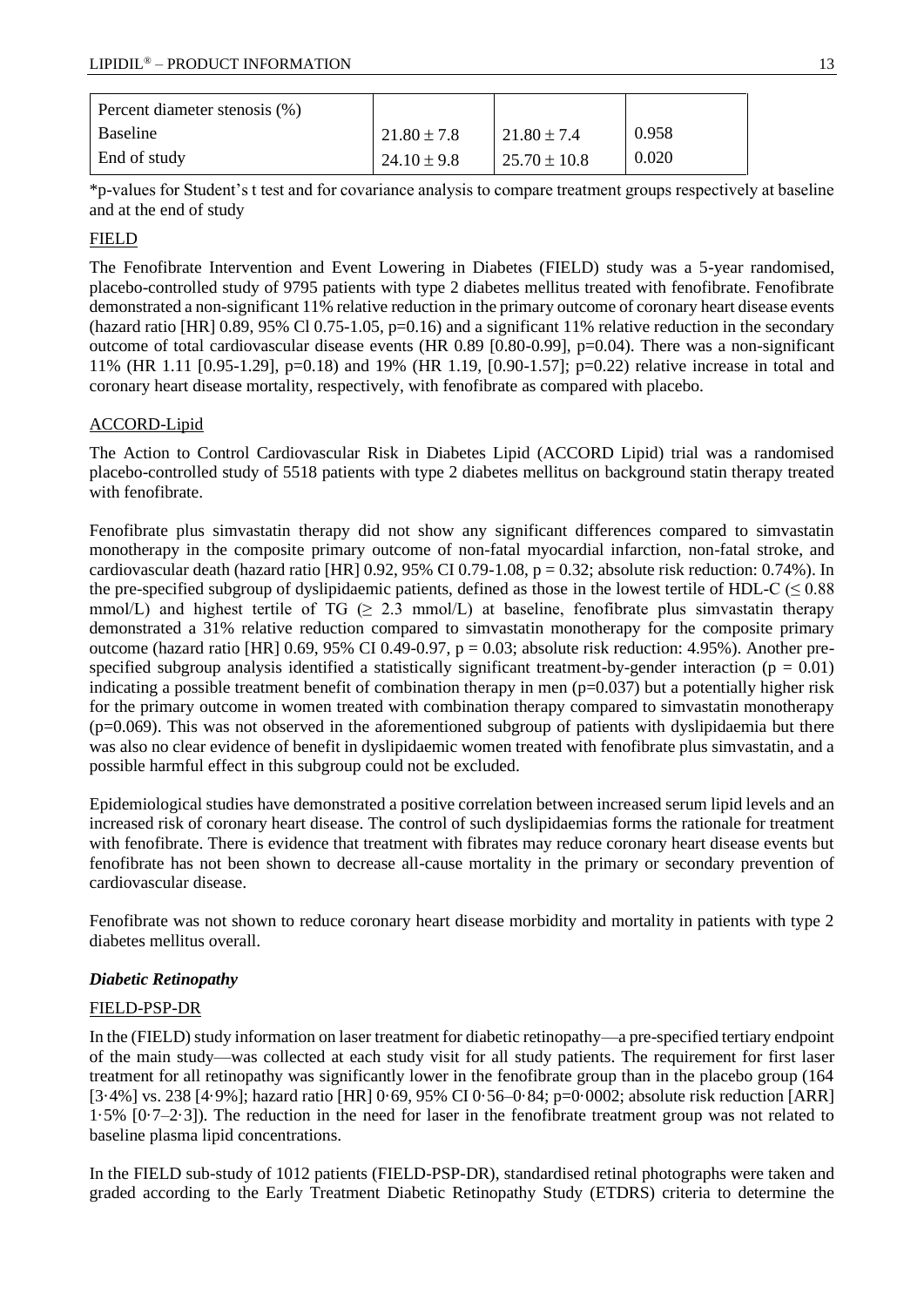#### LIPIDIL<sup>®</sup> – PRODUCT INFORMATION 14

cumulative incidence of diabetic retinopathy and its component lesions. Analyses were by intention to treat. The primary endpoint of 2-step progression of EDTRS grade did not differ significantly between the two groups overall (46 [9·6%] patients on fenofibrate vs. 57 [12·3%] on placebo; p=0·19) or in the subset of patients without pre-existing retinopathy (43  $[11.4\%]$  vs. 43  $[11.7\%]$ ; p=0·87). By contrast, in patients with pre-existing retinopathy, significantly fewer patients on fenofibrate had a 2-step progression than did those on placebo (three  $[3.1\%]$  patients vs. 14  $[14.6\%]$ ; p=0.004). The composite endpoint of 2-step progression of EDTRS grade, macular oedema, or laser treatments was significantly lower in fenofibrate treated group (HR 0·66, 95% CI 0·47–0·94; p=0·022).

## ACCORD-Eye

A subgroup of 1593 participants of the ACCORD-Lipid trial (ACCORD-Eye) was evaluated for the effects of treatment with fenofibrate and simvastatin compared to treatment with simvastatin plus a placebo at 4 years on the progression of diabetic retinopathy by 3 or more steps on the Early Treatment Diabetic Retinopathy Study (ETDRS) Severity Scale (as assessed from seven-field stereoscopic fundus photographs, with 17 possible steps and a higher number of steps indicating greater severity) or the development of diabetic retinopathy necessitating laser photocoagulation or vitrectomy.

The progression of diabetic retinopathy was 6.5% with fenofibrate for intensive dyslipidaemia therapy, versus 10.2% with placebo for standard dyslipidaemia therapy (adjusted odds ratio, 0.60; 95% CI, 0.42 to 0.87;  $P =$ 0.006). It was concluded that intensive combination treatment of dyslipidaemia reduced the rate of progression of diabetic retinopathy.

An integrated analysis was performed from patient individual data from the FIELD study and the published information from ACCORD-Eye publications. The combined primary endpoint of ACCORD-Eye was applied to FIELD i.e. 3-step ETDRS severity scale, photocoagulation or vitrectomy for proliferative diabetic retinopathy. The two studies were homogeneous (fixed effect model applicable) and showed an overall 60% reduction in the progression of diabetic retinopathy, OR: 0.40; 95% CI (0.26-0.61) for the subjects with existing DR at baseline.

Neither FIELD nor ACCORD-Eye showed an improvement in visual acuity.

FIELD and ACCORD excluded patients with severe non-proliferative and proliferative diabetic retinopathy at baseline.

# **5.2 PHARMACOKINETIC PROPERTIES**

# **Absorption**

Unlike that observed for LIPIDIL 160 mg tablets and 67 mg and 200 mg capsules, in which the absorption of fenofibrate is increased significantly when administered with food, the rate and extent of absorption of fenofibrate from LIPIDIL 48 mg and 145 mg tablets is not significantly affected by food. A food-effect study involving administration of the new 145 mg tablet formulation of fenofibrate to healthy male and female subjects under fasting conditions and with a high fat meal indicated that exposure (AUC and  $C_{\text{max}}$ ) to fenofibric acid is not affected by food. Therefore, LIPIDIL 145 mg and 48 mg tablets may be taken without regard to meals.

The nanosized formulation of LIPIDIL 145 mg and LIPIDIL 160 mg are bioequivalent in respect of AUC and  $C_{\text{max}}$  under low fat fed conditions. The average  $C_{\text{max}}$  of LIPIDIL 145 mg is 15.5% higher than that from 160 mg tablets and its median  $T_{\text{max}}$  significantly shorter (2.9 and 3.7 hours for LIPIDIL 145 mg and 160 mg respectively).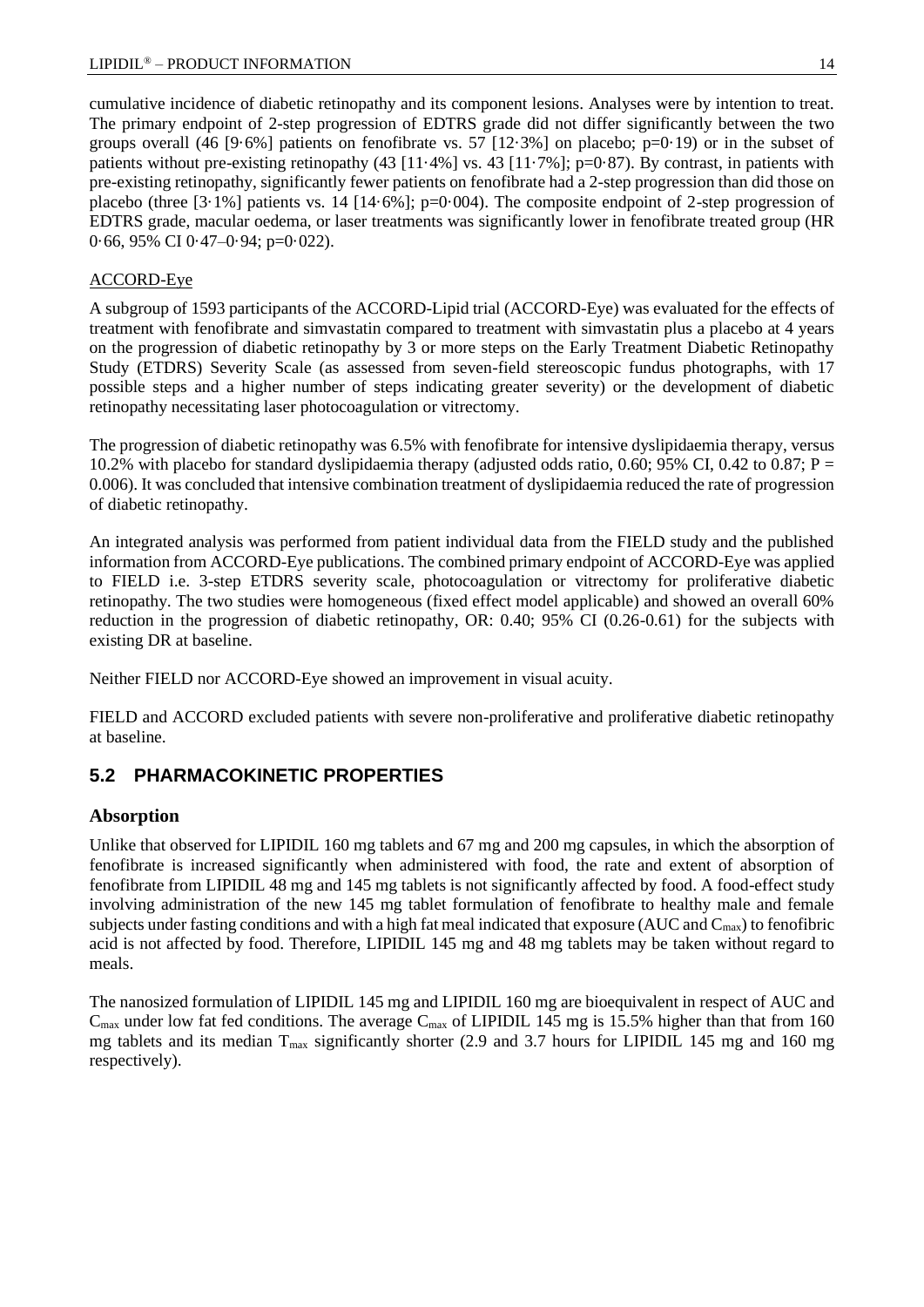## **Distribution and Metabolism**

After oral administration, fenofibrate is rapidly hydrolysed by esterases to the active metabolite fenofibric acid. Unchanged fenofibrate is not recovered in the plasma. Fenofibric acid, the major plasma metabolite, is highly bound to plasma albumin (more than 99%).

Peak plasma concentration occurs after a mean period of 2 to 4 hours following administration of 145 mg fenofibrate tablets. Kinetic studies after administration of repeated doses show the absence of accumulation of the product. The plasma half-life of elimination of fenofibric acid is approximately 20 hours.

# **Excretion**

The product is mainly excreted in the urine: 70% in 24 hours and 88% in 6 days, at which time total excretion in urine and faeces reaches 93%. Fenofibrate is mainly excreted as fenofibric acid and its derived glucuronoconjugate. Fenofibric acid is not eliminated during haemodialysis.

# **5.3 PRECLINICAL SAFETY DATA**

# **Genotoxicity**

Fenofibrate did not induce gene mutation in bacteria or mouse lymphoma cells in vitro, or chromosome aberration in CHO cells in vitro or rat bone marrow cells in vivo. Nor did it cause DNA damage in rat hepatocytes in vitro.

# **Carcinogenicity**

The carcinogenic potential of fenofibrate was investigated in mice and rats. In two carcinogenicity studies in rats at dietary doses of 10, 45 and 200 mg/kg/day (24-month study) or 10 and 60 mg/kg/day (27-month study), the incidence of liver carcinomas and/or adenomas was increased at  $\geq$ 45 mg/kg/day ( $\geq$ 4x the clinical exposure, based on AUC) in the 24-month study. Increased incidence of pancreatic acinar cell tumours (carcinomas and/or adenomas) occurred in males in both studies at ≥45 mg/kg/day and increased testicular Leydig cell tumours in both studies at ≥60 mg/kg/day (≥5x the clinical exposure, based on AUC). In two mouse studies at fenofibrate doses 10, 45 and 200 mg/kg/day (18-month study) or 10, 60 and 200 mg/kg/day (21-month study), the incidence of liver tumours (hepatocellular adenomas and/or carcinomas) was increased in the 18 month study at all doses (0.2x to 4.5x the maximum recommended clinical dose (MRCD) adjusted for body surface area (BSA)), and in the 21-month study at ≥60 mg/kg/day (1.4x the MRCD adjusted for BSA). Electron microscopy studies have demonstrated peroxisomal proliferation following fenofibrate administration to the rat. These changes are specific to small rodents and have not been observed in other animal species. This is of no relevance to therapeutic use in man.

# **6 PHARMACEUTICAL PARTICULARS**

# **6.1 LIST OF EXCIPIENTS**

LIPIDIL 48 mg tablets also contain sucrose, hypromellose, sodium lauryl sulfate, lactose monohydrate, microcrystalline cellulose, colloidal anhydrous silica, crospovidone, docusate sodium, magnesium stearate. The film coating for the tablets consists of polyvinyl alcohol, titanium dioxide, purified talc, lecithin and xanthan gum and indigo carmine aluminium lake, quinoline yellow aluminium lake and sunset yellow FCF aluminium lake as colouring agents.

LIPIDIL 145 mg tablets also contain sucrose, hypromellose, sodium lauryl sulfate, lactose monohydrate, microcrystalline cellulose, colloidal anhydrous silica, crospovidone, docusate sodium, magnesium stearate. The film coating for the tablets consists of polyvinyl alcohol, titanium dioxide, purified talc, lecithin and xanthan gum.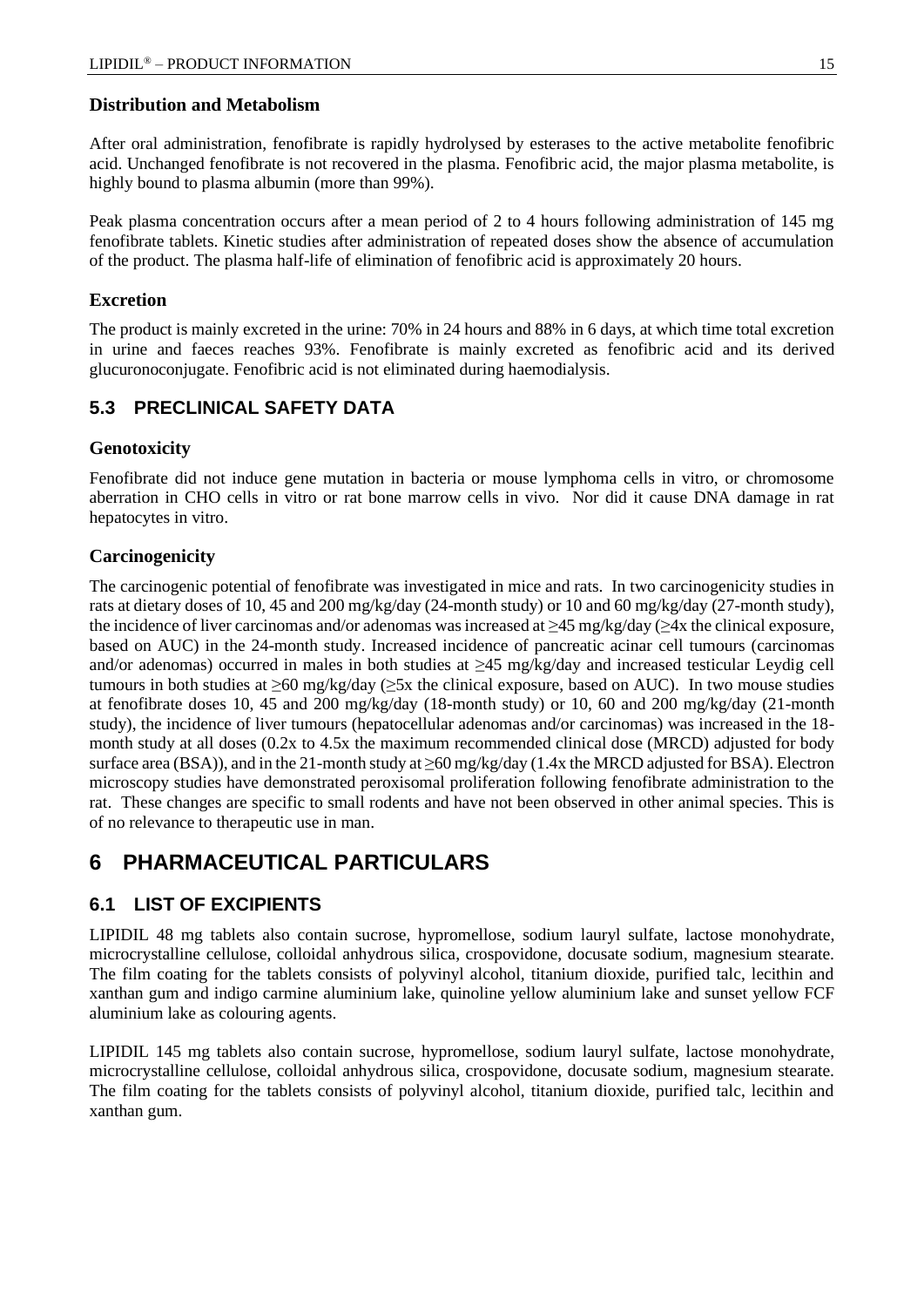# **6.2 INCOMPATIBILITIES**

Incompatibilities were either not assessed or not identified as part of the registration of this medicine.

# **6.3 SHELF LIFE**

In Australia, information on the shelf life can be found on the public summary of the Australian Register of Therapeutic Goods (ARTG). The expiry date can be found on the packaging.

# **6.4 SPECIAL PRECAUTIONS FOR STORAGE**

Store below 30°C. Protect from moisture.

# **6.5 NATURE AND CONTENTS OF CONTAINER**

48 mg tablets: Packs of 60 in blister strip (PVC/PE/PVDC/Aluminium).

145 mg tablets: Packs of 30 and 10 tablets in blister strip (PVC/PE/PVDC/Aluminium).

Some strengths, pack sizes and/or pack types may not be marketed.

# **Australian Register of Therapeutic Goods (ARTG)**

AUST R 118642 – LIPIDIL fenofibrate 48 mg tablet blister pack

AUST R 118634 – LIPIDIL fenofibrate 145 mg tablet blister pack

# **6.6 SPECIAL PRECAUTIONS FOR DISPOSAL**

In Australia, any unused medicine or waste material should be disposed of in accordance with local requirements.

# **6.7 PHYSICOCHEMICAL PROPERTIES**

## **Chemical Structure**

Fenofibrate is a fibric acid derivative. Chemical name: 2-[4-(4-chlorobenzoyl) phenoxy]-2-methyl-propanoic acid, 1-methylethyl ester. The empirical formula is  $C_{20}H_{21}O_4Cl$ . MW: 360.83. Fenofibrate is a white solid powder, stable under ordinary conditions and practically insoluble in water. The melting point is 79-82 °C.



# **CAS Number**

49562-28-9

# **7 MEDICINE SCHEDULE (POISONS STANDARD)**

S4 (Prescription Only Medicine)

# **8 SPONSOR**

# **Viatris Pty Ltd**

Level 1, 30 The Bond 30 – 34 Hickson Road Millers Point NSW 2000